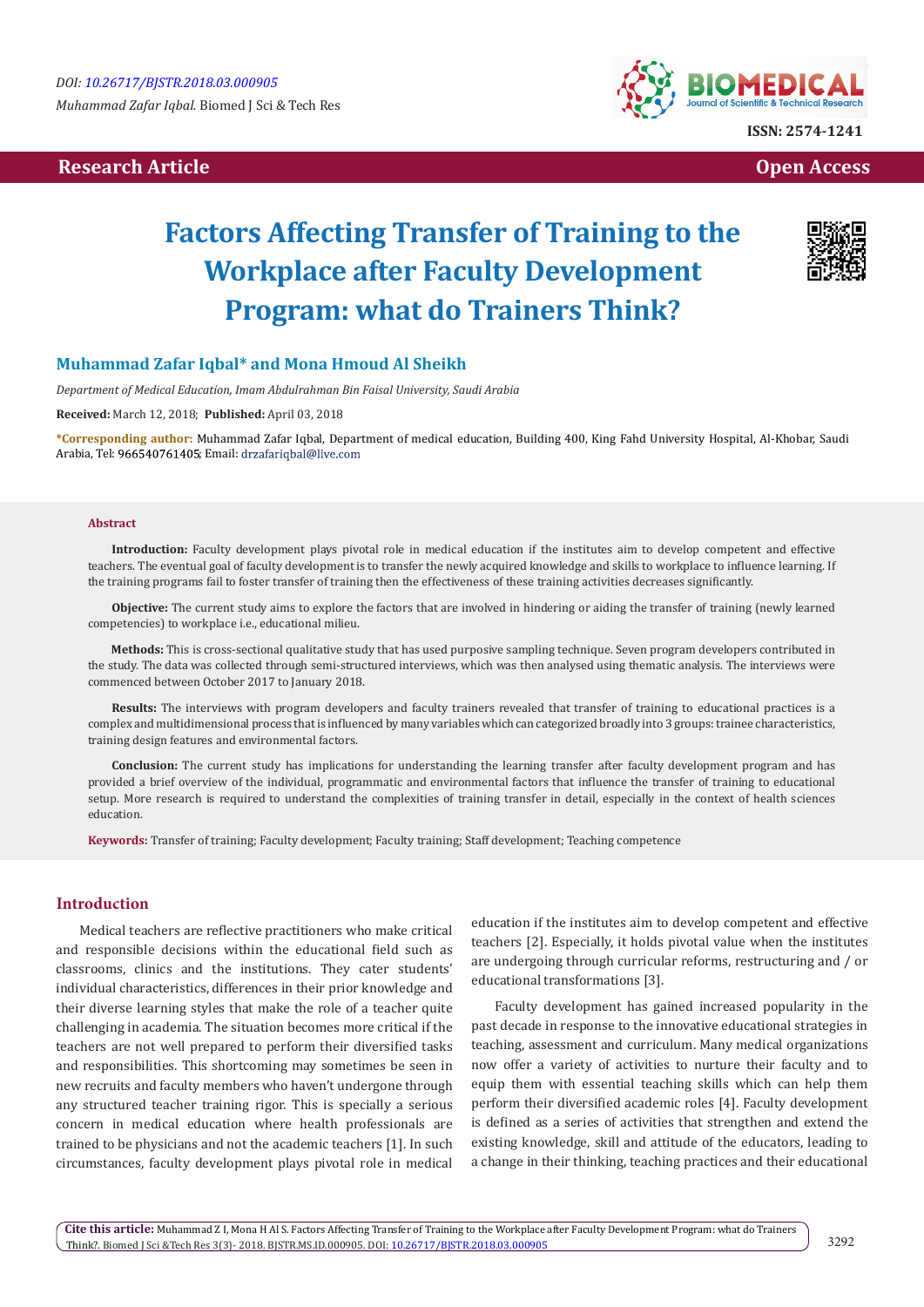behavior [5]. The tenacity of refining teaching practices is to support and maximize the learning process of students. In other words, the goal of faculty development is to transfer the newly acquired knowledge and skills to workplace to influence learning. The transfer of competence to workplace is defined as 'the effective (generalization) and continuing (maintenance) application in the job (educational) environment of the knowledge, skills and attitude gained in a faculty development context'[3].

However, transfer of learning to workplace is not a simple phenomenon and is easier said than done. An educator has to overcome numerous barriers, encountered in an educational environment, that hinder in translation of acquired skills to practice, leading to decreased transfer ratio. For instance, in a study, Ford et al [6]. Found out in existing literature that only 10% of the learning, resulting from FD activities, was transferred to the job. It is also worth mentioning that faculty development activities themselves are an important factor. These initiatives vary in goals, lengths, methods, targeted participants and so on. Henceforth, certain personal, professional and environmental variables do exist that interfere and affect the transfer process. The current literature highlights many factors which are involved in influencing the transfer regime in the context of higher education [7,8]. Nursing and human resource development but unfortunately not much work has been done in the field of medical education in finding out how transfer actually occurs and what factors are involved in it [9]. If we wish to improve the effectiveness of faculty development programs, then we need to know for sure that which variables really make a

difference in the complex process of achieving transfer of learning. Without identifying and understanding these influencing variables, it will be quite challenging for the program developers to cater them while planning activities.

# **Methods**

Transfer of training is a multi factorial process and involves many stakeholders (faculty developers, medical teachers, students and administrative bodies). All stakeholders involved in the process of faculty development have their own attributes and perceptions regarding transfer of training process. This cross sectional qualitative study aims to cater the perceptions of faculty developers in specific and aims to describe their view point's using their own words [10]. To achieve this goal, a purposive sampling was done and data was collected through semi-structured interviews, which were then analyzed using thematic analysis.

### **Participants**

Nine medical educationists, who are actively involved in faculty development workshops and training programs in 5 health sciences institutes, were invited to contribute in the study. The invited medical educationists had 5 to 15 years of experience as health professional trainers in various faculty development workshops, symposia and structured degree programs. 7 out of 9 invites accepted the invitation and contributed in the study which was interviewed in detail. The details about the faculty developers, their experience, qualification and institutional affiliations are given in (Table 1).

| <b>Interviewee</b> | <b>Profession</b>    | <b>Experience as trainer</b> | <b>Qualification</b> | <b>Institution</b>                                              |
|--------------------|----------------------|------------------------------|----------------------|-----------------------------------------------------------------|
| P <sub>1</sub>     | Medical Educationist | 18                           | PhD                  | Islamic International University, Islamabad, Pakistan           |
| P <sub>2</sub>     | Medical Educationist | 15                           | PhD                  | Islamic International University, Islamabad, Pakistan           |
| P <sub>3</sub>     | Medical Educationist | 14.5                         | PhD                  | World Health Organization, Egypt                                |
| <b>P4</b>          | Medical Educationist | 10                           | PhD                  | Imam Abdulrahman Bin Faisal University, Dammam,<br>Saudi Arabia |
| P <sub>5</sub>     | Medical Educationist |                              | PhD                  | Khyber Medical University, Peshawar, Pakistan                   |
| <b>P6</b>          | Medical Educationist |                              | PhD Scholar          | Khyber Medical University, Peshawar, Pakistan                   |
| P7                 | Medical Educationist |                              | PhD Scholar          | University of Lahore, Pakistan                                  |

#### **Procedure**

**Table 1:** Description of participants.

All participants were interviewed by using open ended, semi-structured questions. The duration for each interview was approximately 30 minutes. The interviews took the form of a conversation where the participants responded to the questions (listed in **[Appendix A](http://biomedres.us/pdfs/BJSTR.MS.ID.000905.Appendix A.pdf)**). All interviews were recorded and were transcribed by an independent data analyst. Post interview, all participants were sent a verbatim transcript of their interviews individually for verification of correct interpretation of their perspectives. All the participants were informed about the purpose of the study, method of interview recording, data collection and interpretation in the research project. All interviews were taken separately and therefore the identity of one interviewee over another was not disclosed. The interviews were commenced between October 2017 to January 2018.

# **Analysis**

The thematic analysis was performed by both the authors by the procedure and protocols suggested by Longhofer et al [11]. To increase the objectivity of the analysis, the transcribed interviews were coded as numbers before starting the analysis. Both authors individually read all interviews and identified themes (notes) that were relevant to the research objectives. A constant comparative approach was used for data analysis.

# **Results**

From the transcribed interviews, the identified noted were grouped into categories and from those categories, 3 main themes emerged.

a. Learner characteristics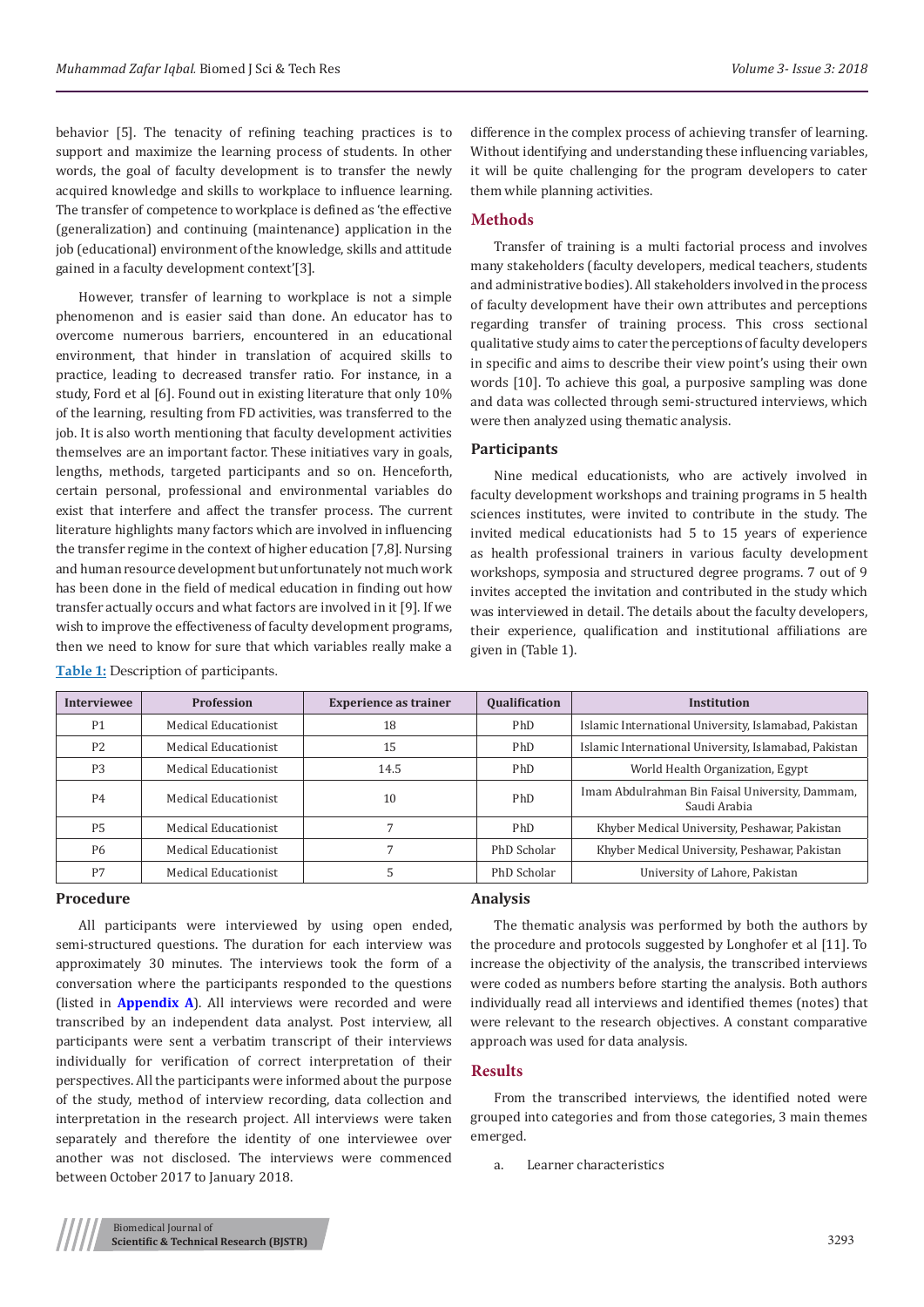- b. Program design characteristics
- c. Educational environment characteristics

#### **Learner Characteristics**

Interviews with faculty developers revealed that individual characteristics of the faculty members who participate in faculty training play the most significant role in facilitating learning transfer. On probing the faculty developers further on the individual characteristics of learners, the prominent attributes found out were; cognitive abilities, motivation to learn and transfer, personal traits and the amount of experience.

#### **Cognitive Abilities**

 "In my experience, faculty attending the workshops differs in their backgrounds and prior skillset. We try to cater all levels but unfortunately sometimes new recruits suffer as they are not familiar with the prior teaching concepts and principles" (P2). ".....of course, training activities prove to be very helpful for the teachers but only if they have prior knowledge and information regarding the concept being taught" (P4).The viewpoint of interviewees emphasizes on the issue that mostly the participants in any faculty training program come from varied backgrounds and have variable cognitive abilities. Most of the times, the newly taught information is easy for them to comprehend but sometimes, due to the difference in their cognitive abilities, it becomes challenging for the trainers to make them understand all essential concepts, leading to reduced retention and transfer.

# **Motivation to Learn and Transfer**

"Faculty development is a rigorous process. If the participants are enthusiastic to attend, actively participate and learn, then they will certainly apply newly learned skills to their classrooms" (P1). "How can they learn something new if they are not internally motivated?" (P3). "I think it is not possible for the teachers to modify their existing teaching techniques if they are not internally driven" (P6).

#### **Personal Traits**

The personal attributes of the teacher are significant while translating the new skill to workplace. "If the faculty member is not confident in his/her capabilities then it will be difficult for him/her to deliver" (P3). "It is important that the faculty members recognise their training as a part of their lifelong learning process otherwise it will be difficult for them to internalize the new concepts and apply them" (P6). "Well, participants should be creative and active learners so that they can find new ways to teach their students" (P7).

### **Amount of Experience**

"Experience has no parallel, even if the learned content is new, the prior teaching experience will always home handy" (P1). "I have seen that experienced faculty members adapt to the new concepts more quickly and try to implement it in their educational activities" (P3). However, this is not the case always as one of the interviewee expressed, "experienced teachers often show resistance to change.

Sometimes, it becomes difficult to make them understand that they have to change their teaching practices with time" (P5).

#### **Program Design Characteristics**

The second empirical feature influencing the transfer process is the program design, their duration, and structure and delivery methods. "We should try to make the training sessions as much hands-on as possible otherwise it will be just an interactive lecture. Participants usually lose their interest in such cases and don't try to implement later on" (P2). "Training programs should be designed which are practical. Usually clinical faculty doesn't have much time to take lengthy training courses. If the participants find utility and relevance of the program's content, they will be more enthusiastic and attentive" (P4). "While planning my training sessions, I try to be precise, realistic and practical so that participants can invest their precious time in gaining new knowledge, skills and attitude" (P6). "I think the programs should be well structured and transparent. In my experience, timely announcements, sharing reading content prior to training initiation and using implementation exercises within the workshops really motivate the faculty in learning and transferring process" (P7).

#### **Educational Environment Characteristics**

After personal and program attributes, third most significant characteristic is the educational and institutional environment were the faculty will be applying the newly acquired knowledge, skills and attributes. "It is important that the institutional and departmental hierarchy supports the faculty members in experimenting with new educational tools learned from faculty training" (P2). "Sometimes, the faculty do learn and show promising skills after faculty training but the environment is just not favorable for them to apply it" (P4). "Once they participate in faculty training, departmental support plays key role in implementation and transfer" (P5). "Sometimes, after the training, faculty feels reluctant in applying new teaching methods. They go back to their traditional methods. May be because there is no assessment method in most institutions to see if they are transferring the newly learned competencies?" (P6). "I think, peer support is extremely important, it gives them confidence and motivation to transfer the learning. Conversely, if the peer support is not there, the transfer process stops gradually" (P7)

#### **Discussion**

Faculty development programs aim to improve teaching competence and transfer of training to workplace. The effectiveness of faculty training reduces significantly if the trained teachers fail to implement new teaching and learning modalities [4]. However, transfer of training to educational practices is a complex and multidimensional process that takes place before, during and after training and involves many factors that aid and/or hinder in it [12]. In the current study, we have tried to find out these influencing variable that affect the transfer process through the perspectives of faculty trainers and program developers. After careful analysis, we have categorized these influencing factors into 3 groups: trainee characteristics, training design features, and work environmental factors. Similar categorization can be seen in the existing literature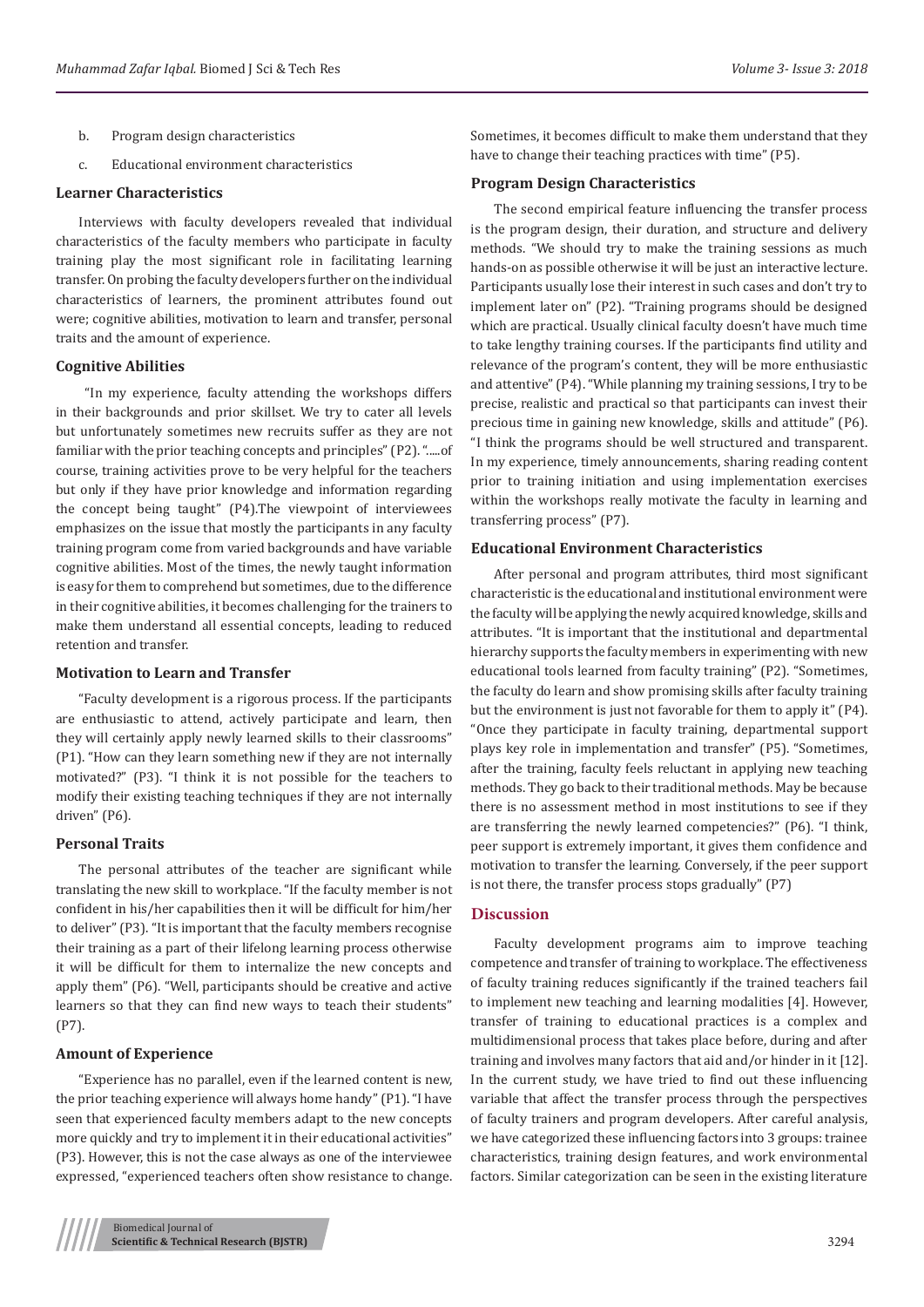which are in synchronization with our findings [3,12]. Learners are the core component of any training activity and their attributes play key role in achieving competence and transfer.

Changing teaching practices and transferring new modalities require immense motivation, initiative and positivity and involve the investment of an individual's time, energy, and resources. The attributes which faculty developers think are empirical for the learning transfer are cognitive abilities, motivation to learn & transfer, personal traits and the amount of experience. However, the list of learners' characteristics is not limited to it. Other attributes of the learner has also been observed in previous studies. For instance, leadership abilities, persistence, understanding systematic limitations, openness to change and risk taking [8]. These characteristics are often considered as hallmarks of academic leadership and effective teaching. However, the current study did not look into the factors that contribute to the intrinsic and extrinsic motivation of the learner, which is still a gap in the literature.

A variety of faculty development design elements exist that significantly influence transfer to learning, such as, the use of active learning strategies, cognitive load balancing, constructive feedback, hands-on training practice and the effective use of technology tools [13]. The faculty training activities vary drastically in their length and breadth, depending upon the institutional goals, dedication and resources. For instance, most training sessions consist of short, one or two days activity while some are longitudinal programs spread over weeks or months. We cannot simply assume that the level of competencies acquired in these varied programs would be the same. In health sciences, scarce literature is available on finding the effectiveness of these training programs [14]. In the available literature, the effectiveness of training and transfer intention is usually based on self-reported feedbacks by the faculty and they claim increased teaching effectiveness after faculty training but which intervention has maximum impact on the transfer process is still not well known and is least researched.

The training programs also differ in instructional designs, delivery methods and evaluation criteria. Most of the times, faculty training programs are designed on the wish list of the faculty members or administrative authorities which lead to focused training on desired skills and fail to cater generic teaching competencies [2]. It was also found out in this study that most training programs do not provide follow-up protocols and tend not to observe whether the intended outcomes have been achieved or not. This may be due to the lack of assessment policies within the faculty development programs. In future, research is required to design a systematic assessment process that can actually evaluate the teaching effectiveness and the extent of training transfer by incorporating third party reviewers i.e., peers, administrators, students and faculty developers instead of self-evaluation [14,15].

Third domain that influences the training transfer process is the educational, departmental and/or institutional factors. Research shows that teachers are more likely to transfer their learning to their workplace when a supportive environment is in place [16]. The support in work environment can come from various levels and forms. Findings from the current study demonstrate that sources of support in trainees' work environments come from the institutions, departments, peers and students. Organizations can provide support through perceptions of a quality-driven culture and acknowledgement of innovative teaching practices. Departments can support their teachers through encouragement and recognition to try different teaching tools and modalities [6,8]. Rock advocated that an important contributing factor influencing transfer is the alignment between teachers' transfer efforts and institutional or departmental goals. If there is disharmony among the trainee and institutional goals or sufficient support system doesn't exist within the institution / department, then it will lead to discouragement and demonization of the teacher and eventually reduced transfer of training.

#### **Limitations**

The current study has incorporated the perceptions of the faculty trainers and does not provide insights on perceptions of other stakeholders such as faculty members themselves who participate in these training activities and the students who are at the receiving end of training transfer process. In addition to it, limited sample size was used for convenience purpose. In future a more extensive and in depth interview study should be conducted that might shed light on additional aspects involved in transfer of training process. Due to the limited number of study participants, the perspectives of the program developers may not necessarily be generalizable to training and development programs of other disciplines and professions.

#### **Conclusion**

The current study has implications for understanding the learning transfer after faculty development program and has provided a brief overview of the individual, programmatic and environmental factors that influence the transfer of training to educational setup. However, we advocate that more research is required to look into the process of training transfer in detail, especially in the context of health sciences education. A better understanding of transfer process and its attributes will help the program developers in designing more structured and evidencebased training programs that can ensure the achievement of teaching competence and transfer of training to workplace.

#### **References**

- 1. [Steinert Y, Mann K, Centeno A, Dolmans D, Spencer J, et al. \(2006\)](https://www.ncbi.nlm.nih.gov/pubmed/17074699) [A systematic review of faculty development initiatives designed to](https://www.ncbi.nlm.nih.gov/pubmed/17074699) [improve teaching effectiveness in medical education: BEME Guide No. 8.](https://www.ncbi.nlm.nih.gov/pubmed/17074699) [Med Teach 28\(6\): 497-526.](https://www.ncbi.nlm.nih.gov/pubmed/17074699)
- 2. [Al Eraky MM, McLean M \(2012\) The Compass Model to plan faculty](https://www.researchgate.net/publication/248391702_The_Compass_Model_to_plan_faculty_development_programs) [development programs. Med Educ Dev 2\(1\): 4.](https://www.researchgate.net/publication/248391702_The_Compass_Model_to_plan_faculty_development_programs)
- 3. [Rijdt C De, Stes A, Vleuten C Van Der, Dochy F \(2013\) Influencing](https://www.sciencedirect.com/science/article/pii/S1747938X12000450) [variables and moderators of transfer of learning to the workplace within](https://www.sciencedirect.com/science/article/pii/S1747938X12000450) [the area of staff development in higher education: Research review. Educ](https://www.sciencedirect.com/science/article/pii/S1747938X12000450) [Res Rev 8: 48-74.](https://www.sciencedirect.com/science/article/pii/S1747938X12000450)
- 4. [Steinert Y, Mann K, Anderson B, Barnett BM, Centeno A, et al. \(2016\)](https://www.ncbi.nlm.nih.gov/pubmed/27420193) [A systematic review of faculty development initiatives designed to](https://www.ncbi.nlm.nih.gov/pubmed/27420193) [enhance teaching effectiveness: A 10-year update: BEME Guide No. 40](https://www.ncbi.nlm.nih.gov/pubmed/27420193)